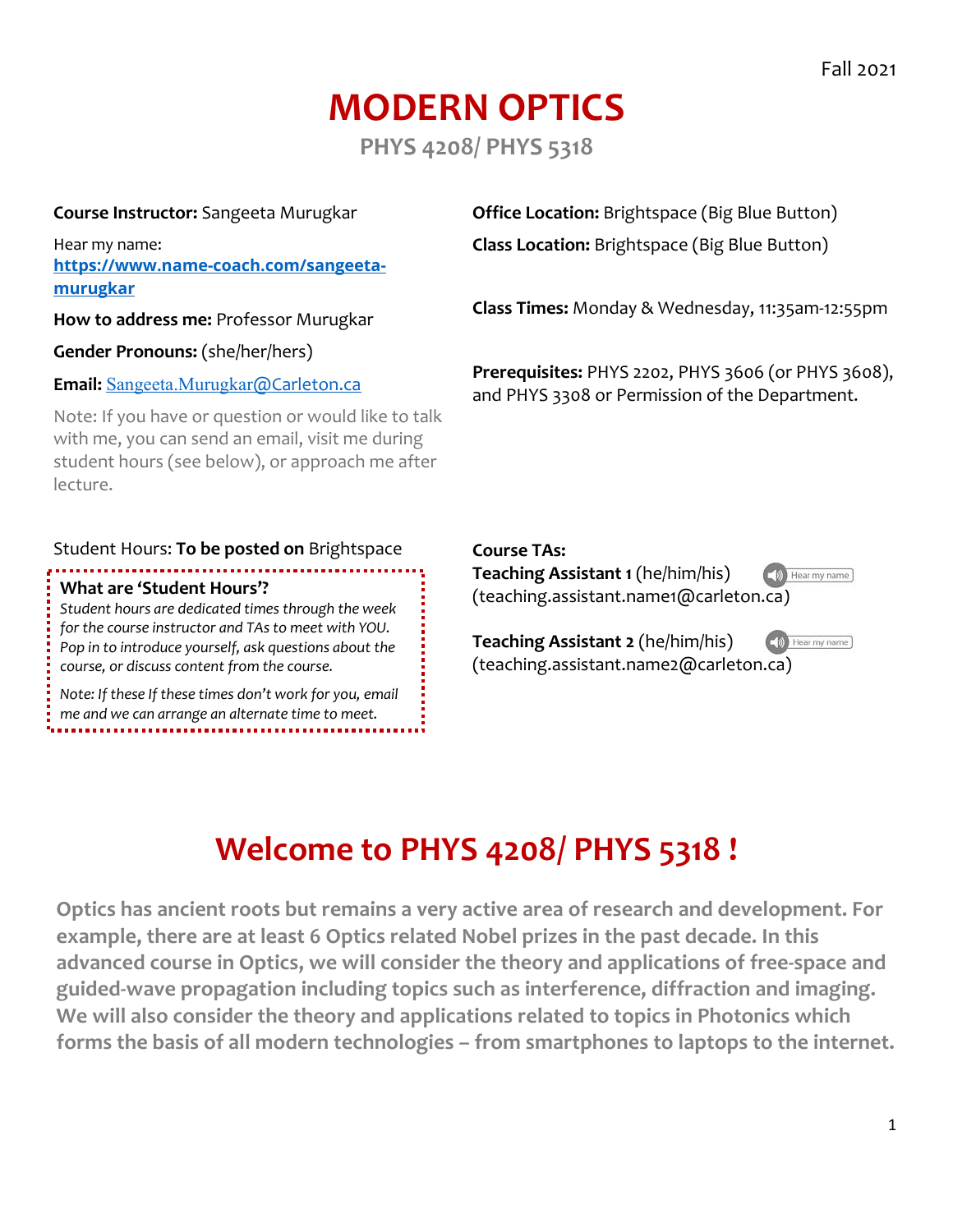#### **Inclusive teaching statement:**

I am committed to fostering an environment for learning that is inclusive for everyone regardless of gender identity, gender expression, sex, sexual orientation, race, ethnicity, ability, age and class. It is my hope that our class will support diversity of experience, thought, and perspective. I will continually strive to create inclusive learning environments and would therefore appreciate your support and feedback.

#### **Land Acknowledgement**

Here at Carleton University, it is important that we acknowledge that the land on which we gather is the traditional and unceded territory of the Algonquin nation.

### **Community Guidelines**

The following values are fundamental to academic integrity and are adapted from the International Center for Academic Integrity<sup>\*</sup>. In our course, we will seek to behave with these values in mind:

|                | As students, we will                                                                                                                                                                                                     | As a teaching team, we will                                                                                                                                                                                                                                                                       |
|----------------|--------------------------------------------------------------------------------------------------------------------------------------------------------------------------------------------------------------------------|---------------------------------------------------------------------------------------------------------------------------------------------------------------------------------------------------------------------------------------------------------------------------------------------------|
| Honesty        | Honestly demonstrate our<br>$\bullet$<br>knowledge and abilities on<br>assignments and exams<br>Communicate openly without using<br>deception, including citing<br>appropriate sources                                   | Give you honest feedback on your<br>$\bullet$<br>demonstration of knowledge and<br>abilities on assignments and exams<br>Communicate openly and honestly<br>$\bullet$<br>about the expectations and standards of<br>the course through the syllabus, and<br>with respect to assignments and exams |
| Responsibility | Complete assignments on time and<br>$\bullet$<br>in full preparation for class<br>Show up to class on time, and be<br>mentally/physically present<br>Participate fully and contribute to<br>team learning and activities | Give you timely feedback on your<br>٠<br>assignments and exams<br>Show up to class on time, and be<br>$\bullet$<br>mentally & physically present<br>Create relevant assessments and class<br>$\bullet$<br>activities                                                                              |
| <b>Respect</b> | Speak openly with one another,<br>while respecting diverse viewpoints<br>and perspectives<br>Provide sufficient space for others<br>to voice their ideas                                                                 | Respect your perspectives even while<br>$\bullet$<br>we challenge you to think more deeply<br>and critically<br>Help facilitate respectful exchange of<br>$\bullet$<br>ideas                                                                                                                      |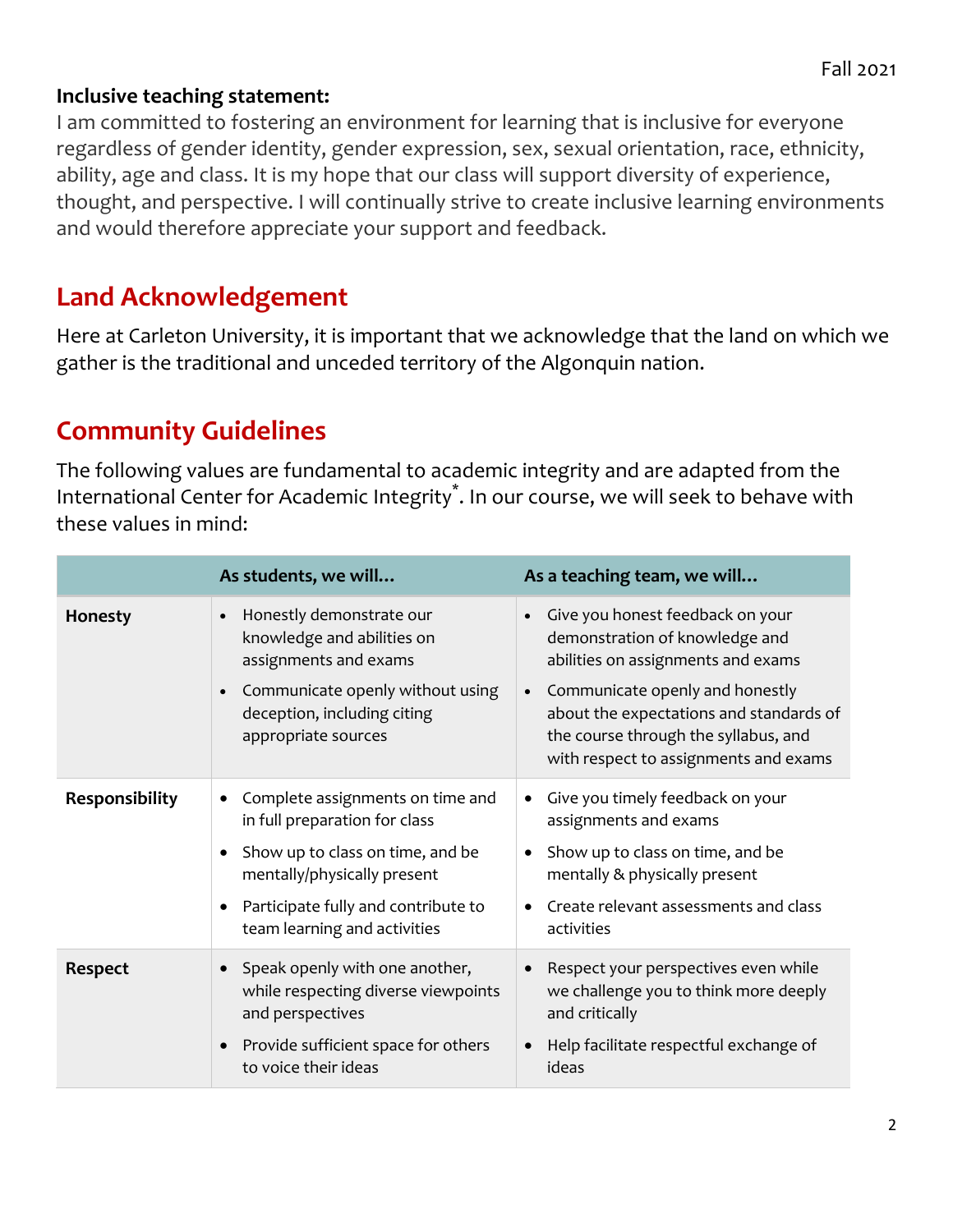| <b>Fairness</b> | Contribute fully and equally to<br>collaborative work, so that we are<br>not freeloading off of others<br>Not seek unfair advantage over<br>fellow students in the course                        | Create fair assignments and exams, and<br>$\bullet$<br>grade them in a fair, and timely manner<br>Treat all students equitably<br>$\bullet$                                                                                     |
|-----------------|--------------------------------------------------------------------------------------------------------------------------------------------------------------------------------------------------|---------------------------------------------------------------------------------------------------------------------------------------------------------------------------------------------------------------------------------|
| <b>Trust</b>    | Not engage in personal affairs while<br>on class time<br>Be open and transparent about<br>what we are doing in class<br>Not distribute course materials to<br>others without authorization       | Be available to all students when we say<br>$\bullet$<br>we will be<br>Follow through on our promises<br>Not modify the expectations or<br>$\bullet$<br>standards without communicating with<br>everyone in the course          |
| Courage         | Say or do something when we see<br>actions that undermine any of the<br>above values<br>Accept a lower or failing grade or<br>other consequences of upholding<br>and protecting the above values | Say or do something when we see<br>$\bullet$<br>actions that undermine any of the above<br>values<br>Accept the consequences (e.g., lower<br>$\bullet$<br>teaching evaluations) of upholding and<br>protecting the above values |

 $^{2}$  This class statement of values is adapted from Tricia Bertram Gallant, Ph.D.

#### **Learning Materials**

#### **Textbook:**

B.E.A. Saleh and M.C. Teich, (2019). *Fundamentals of Photonics* 

Third Edition, John Wiley and Sons, 2019 (Note: Second edition will do as well)

#### **Reference Textbook:**

E. Hecht, Optics, Pearson (Fifth Ed.,) or Addison Wesley Longman Inc., (Fourth Ed.)

#### **Technology Checklist:**

 An internet-enabled computer (laptop/desktop) Access to reliable internet Webcam Headset with microphone

#### **Assessment in this Course**

Research about learning strongly suggests that the most important factor in learning is doing the work of reading, writing, recalling, practicing, synthesizing, and analyzing. Learning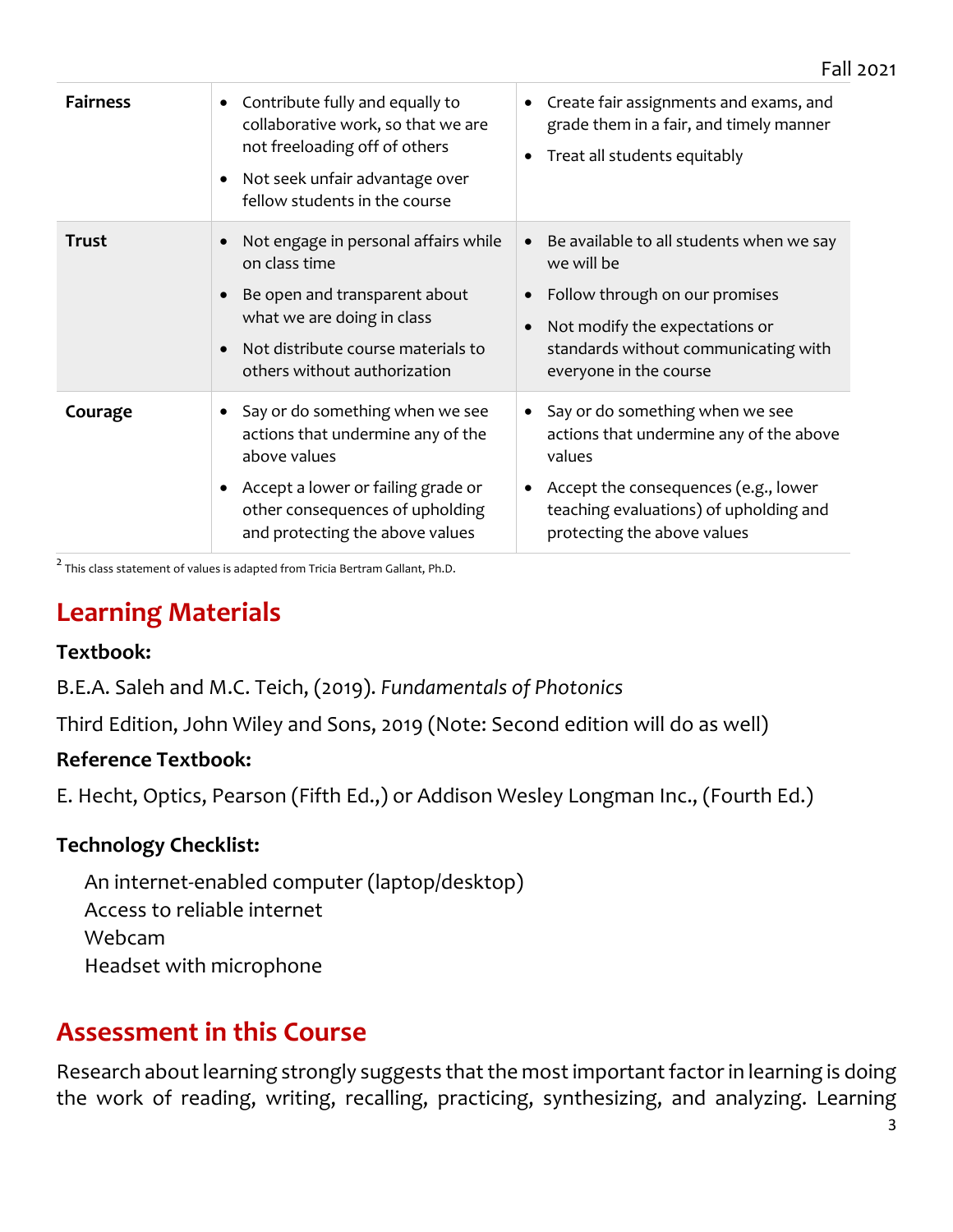Fall 2021

happens best when people actively engage material on a consistent basis, and that is why we have high standards in this course. We are confident that, with appropriate effort, you **all** can meet those standards.

We also make an effort to reduce unintentional bias in grading by, for example and when possible, grading assignments one question at a time (grading all of question 1 before grading any of question 2), grading anonymously, and using rubrics.

### **Grade Breakdown**

| <b>COMPONENT</b>   | <b>GRADE VALUE</b>                  |
|--------------------|-------------------------------------|
| <b>ASSIGNMENTS</b> | 30% (10 assignments, worth 3% each) |
| <b>MIDTERM</b>     | 25%                                 |
| <b>FINAL EXAM</b>  | 45%                                 |

# **Assignments**

Ten weekly assignments will be set in a Wednesday lecture. They will typically consist of two or three problems from the text or from the reference textbook. Assignments should be submitted electronically in a '.pdf' document. Note the assignment may be typed up or handwritten and scanned in. Photos taken with a cell phone are not admissible, as the lighting and contrast are usually bad, and resolution poor. Submission is required before the start of the Monday Lecture. Solutions will be discussed in the following Wednesday lecture. Late assignments will be pro-rated 50% per day.

The top 8 assignments will be used to tabulate your total assignment mark in the course.

# **Midterm Exam**

#### **PHYS 4208**

The Mid Term grade will be assessed on the basis of a midterm exam due on the first Monday (November 1st) after the mid-term break.

Details will be provided by mid-October.

#### **PHYS 5318**

The Mid Term grade will be assessed on the submission of a midterm evaluation in the form of a project based on applications arising from the material in the course. The project topic title needs to be discussed with and approved by Prof. Murugkar. More information on the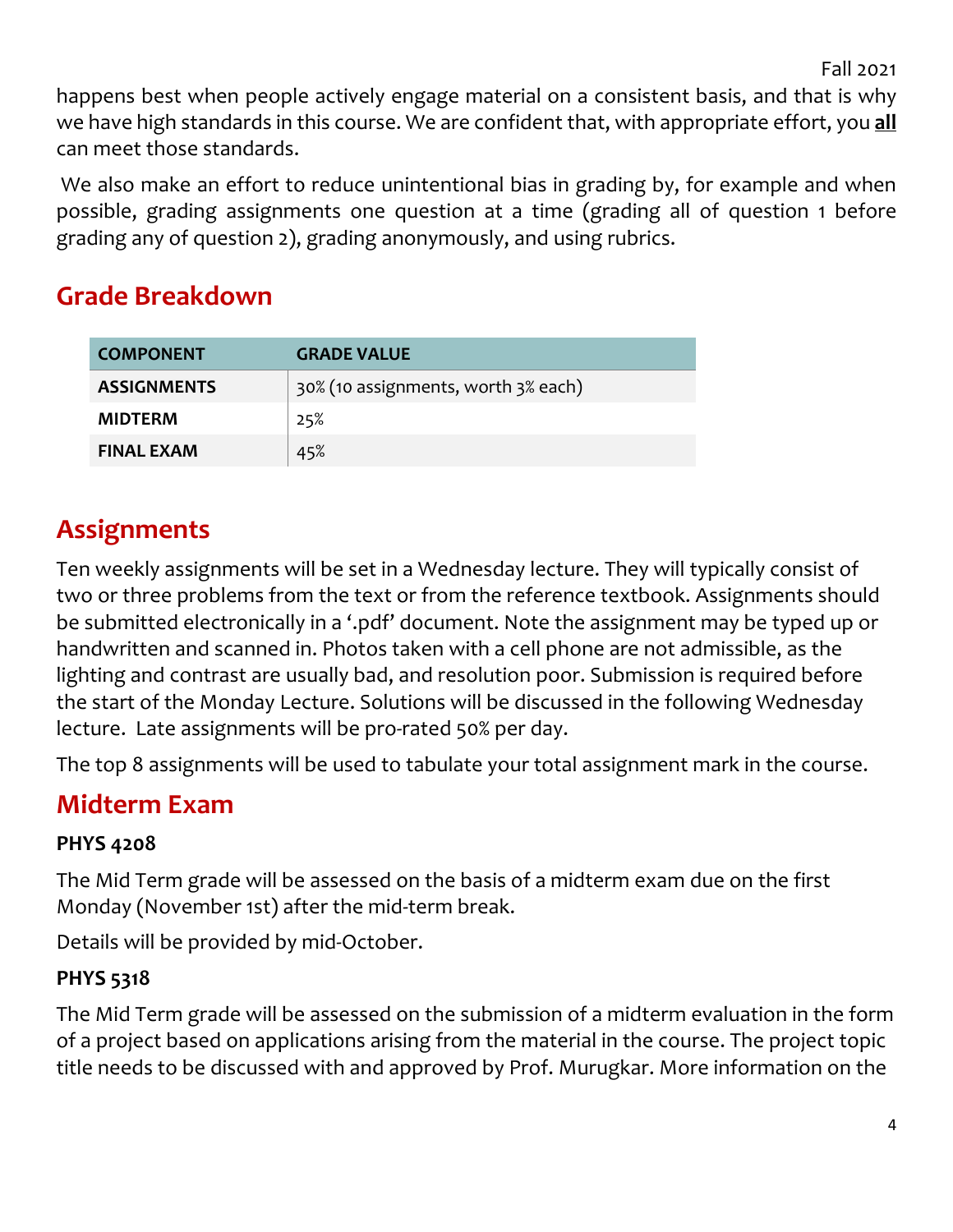structure of the report will be provided. Marks will be given based on a written report (20) and a 20 minute seminar  $(5)$  for a total of 25.

## **Final Exam**

The final exam will take place during the final exam period. The 3 hour online exam will combine elements of both design projects and regular questions.

# **Exam Proctoring**

Please note that all examinations in this course will use a remote proctoring service provided by Scheduling and Examination Services. You can find more information at https://carleton.ca/ses/e-proctoring/.

# **Special Information Regarding COVID-19**

All members of the Carleton community are required to follow COVID-19 prevention measures and all mandatory public health requirements (e.g., wearing a mask, physical distancing, hand hygiene, respiratory and cough etiquette) and mandatory self-screening prior to coming to campus daily.

If you feel ill or exhibit COVID-19 symptoms while on campus or in class, please leave campus immediately, self-isolate, and complete the mandatory symptom reporting tool. For purposes of contact tracing, attendance will be taken in all classes and labs. Participants can check in using posted QR codes through the cuScreen platform where provided. Students who do not have a smartphone will be required to complete a paper process as indicated on the COVID-19 website.

All members of the Carleton community are required to follow guidelines regarding safe movement and seating on campus (e.g., directional arrows, designated entrances and exits, designated seats that maintain physical distancing). In order to avoid congestion, allow all previous occupants to fully vacate a classroom before entering. No food or drinks are permitted in any classrooms or labs.

For the most recent information about Carleton's COVID-19 response and required measures, please see the University's COVID-19 webpage and review the Frequently Asked Questions (FAQs). Should you have additional questions after reviewing, please contact covidinfo@carleton.ca.

Fall 2021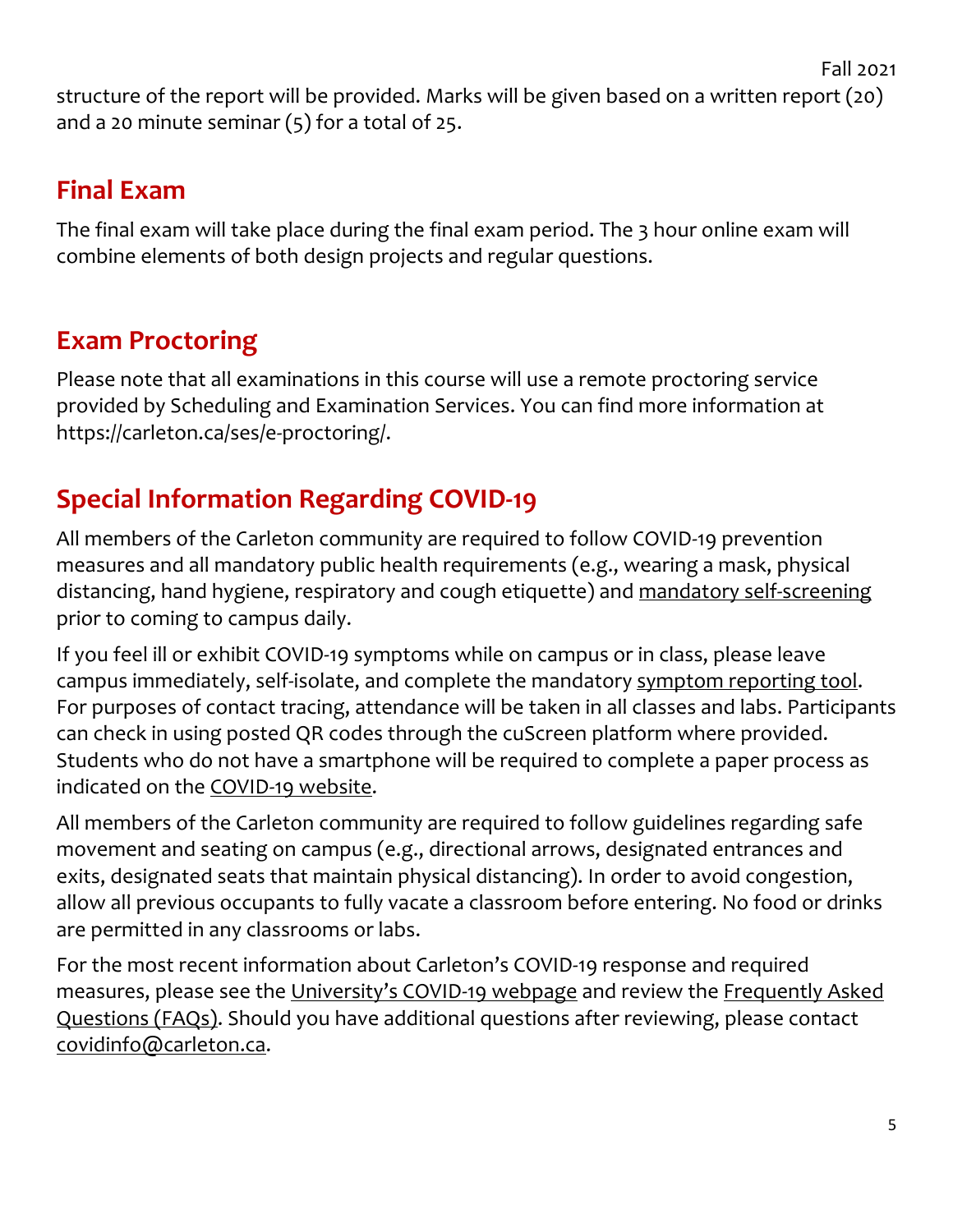Please note that failure to comply with University policies and mandatory public health requirements, and endangering the safety of others are considered misconduct under the Student Rights and Responsibilities Policy. Failure to comply with Carleton's COVID-19 procedures may lead to supplementary action involving Campus Safety and/or Student Affairs.

### **Note About COVID-19 & Mental Health**

The global pandemic has led to extra stress and uncertainty for everyone, and while we may all be experiencing the same storm, this does not mean that we are all in the same boat! If you are struggling, please do not hesitate to reach out. I am happy to listen, and/or direct you to resources that might help. Remember that Carleton also offers an array of mental health and well-being resources, which can be found here.

#### **Children & video sessions**

You are welcome to have children with you during video sessions as I fully understand that childcare situations may be complicated for many of us at this time. Do your best to participate and engage, but also please get in touch with me if you have any questions or concerns.

### **University Policies**

In accordance with the Carleton University Undergraduate Calendar Regulations, the letter grades assigned in this course will have the following percentage equivalents:

| $A+ = 90-100$  | $B+ = 77-79$                         | $C + 57-69$ | $D+ = 57-59$                                                                      |  |
|----------------|--------------------------------------|-------------|-----------------------------------------------------------------------------------|--|
| $A = 85 - 89$  | $B = 73 - 76$                        | $C = 63-66$ | $D = 53 - 56$                                                                     |  |
| $A = 80 - 84$  | $B - 70 - 72$                        | $C = 60-62$ | $D - 50-52$                                                                       |  |
| $F = 50$       |                                      |             |                                                                                   |  |
|                | WDN = Withdrawn from the course      |             |                                                                                   |  |
|                | ABS = Student absent from final exam |             |                                                                                   |  |
| DEF = Deferred |                                      |             |                                                                                   |  |
|                |                                      |             | FND = (Failed, no Deferred) = student could not pass even with 100% on final exam |  |
|                |                                      |             |                                                                                   |  |

#### **Academic Accommodations, Regulations, Plagiarism, Etc.**

Carleton University is committed to providing access to the educational experience in order to promote academic accessibility for all individuals.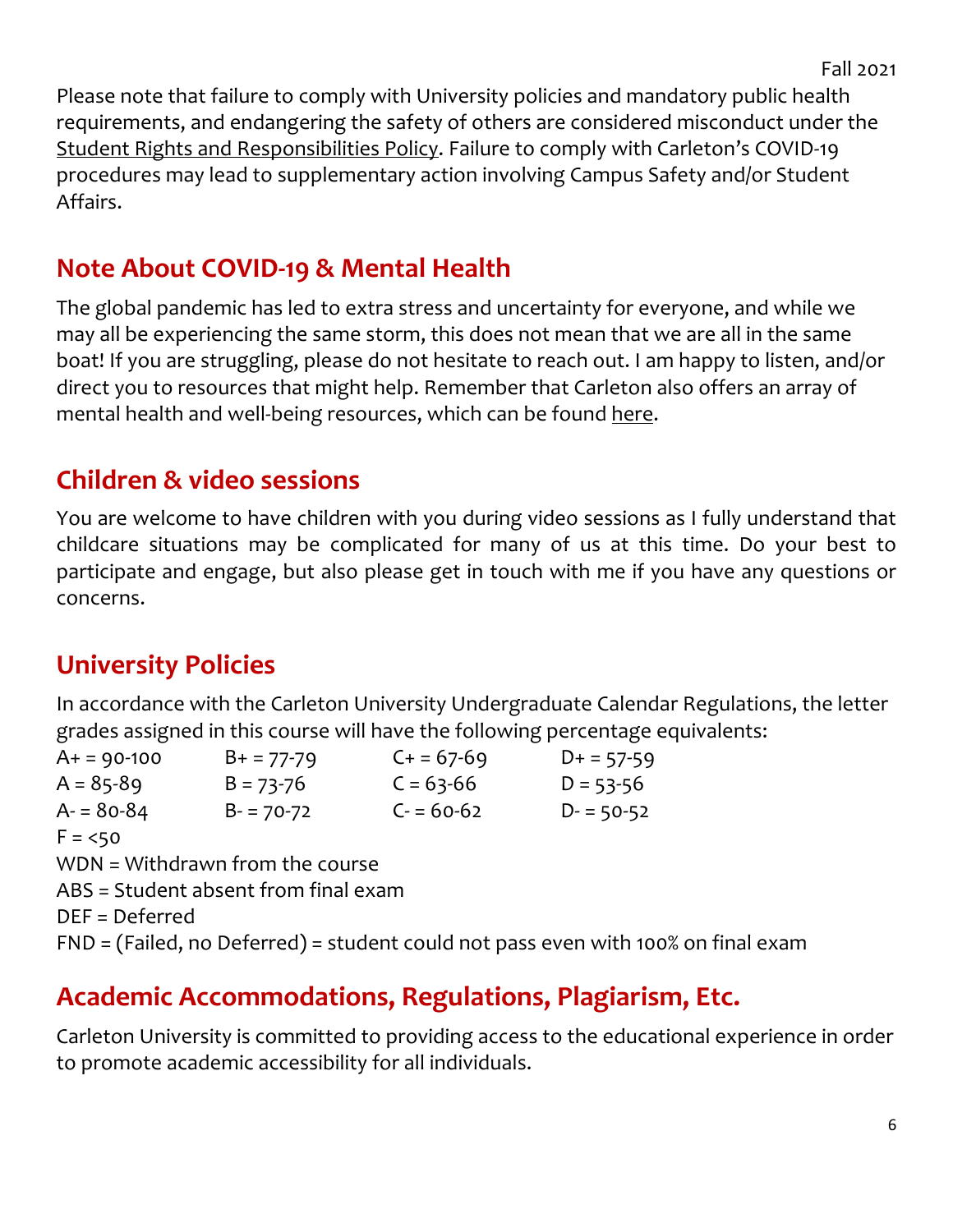Academic accommodation refers to educational practices, systems and support mechanisms designed to accommodate diversity and difference. The purpose of accommodation is to enable students to perform the essential requirements of their academic programs. At no time does academic accommodation undermine or compromise the learning objectives that are established by the academic authorities of the University. More information can be found at: https://students.carleton.ca/course-outline/

University rules regarding registration, withdrawal, appealing marks, and most anything else you might need to know can be found on the university's website, here:

https://calendar.carleton.ca/undergrad/regulations/academicregulationsoftheuniversity/

#### **Academic Accommodations for Students with Disabilities**

If you have a documented disability requiring academic accommodations in this course, please contact the Paul Menton Centre for Students with Disabilities (PMC) at 613-520-6608 or pmc@carleton.ca for a formal evaluation or contact your PMC coordinator to send your instructor your Letter of Accommodation at the beginning of the term. You must also contact the PMC no later than two weeks before the first in-class scheduled test or exam requiring accommodation (if applicable). After requesting accommodation from PMC, meet with your instructor as soon as possible to ensure accommodation arrangements are made. For more details, visit the Paul Menton Centre website.

#### **Addressing Human Rights Concerns**

The University and all members of the University community share responsibility for ensuring that the University's educational, work and living environments are free from discrimination and harassment. Should you have concerns about harassment or discrimination relating to your age, ancestry, citizenship, colour, creed (religion), disability, ethnic origin, family status, gender expression, gender identity, marital status, place of origin, race, sex (including pregnancy), or sexual orientation, please contact the Department of Equity and Inclusive Communities at equity@carleton.ca.

## **Religious Obligations**

Please contact me with any requests for academic accommodation during the first two weeks of class, or as soon as possible after the need for accommodation is known to exist. For more details, please review the Student Guide to Academic Accommodation (PDF, 2.1)  $MB$ ).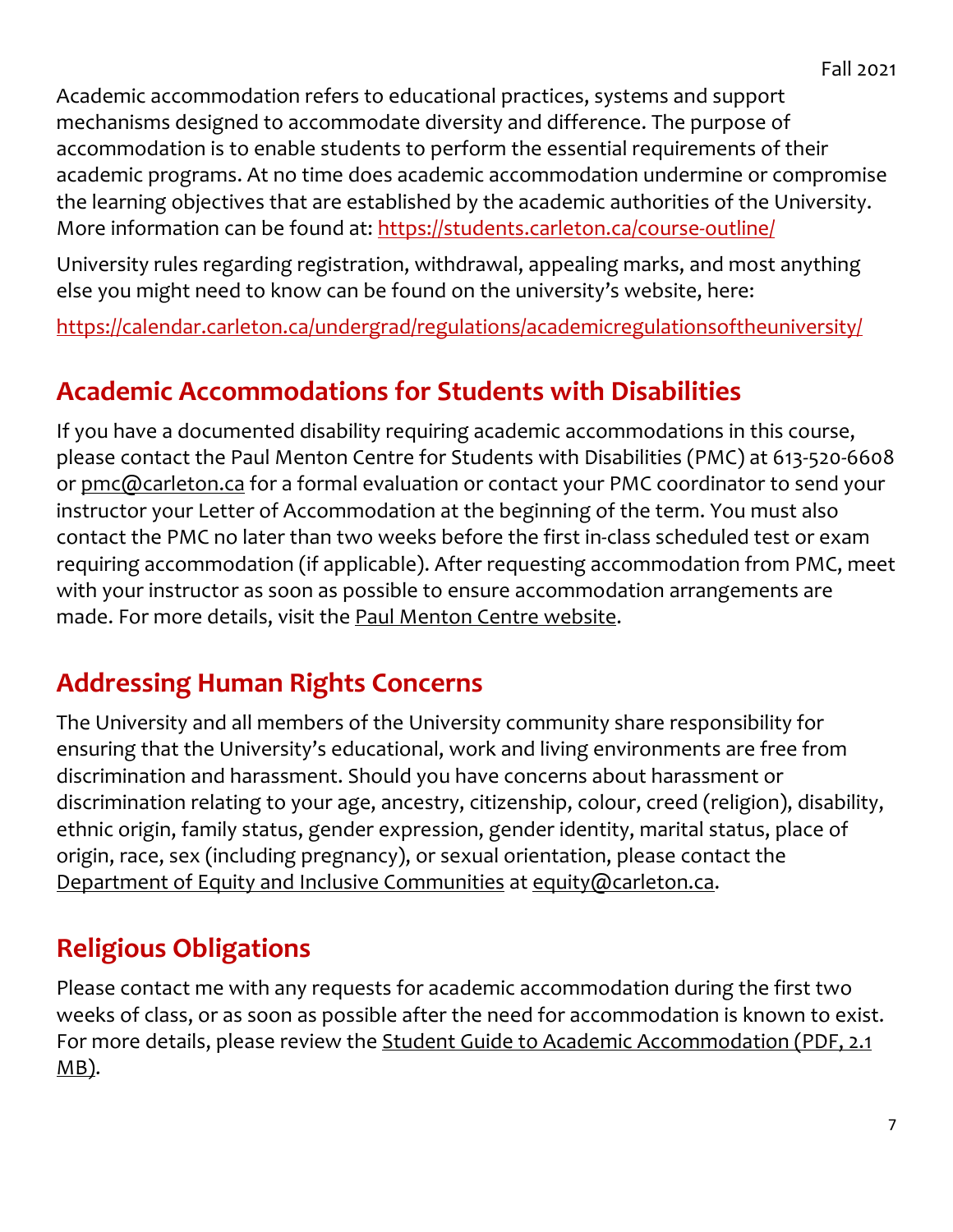## **Survivors of Sexual Violence**

As a community, Carleton University is committed to maintaining a positive learning, working and living environment where sexual violence will not be tolerated, and where survivors are supported through academic accommodations as per Carleton's Sexual Violence Policy. For more information about the services available at the university and to obtain information about sexual violence and/or support, visit: https://carleton.ca/sexualviolence-support/

### **Accommodations for Missed Work**

Carleton recognizes that these are unprecedented times during the COVID-19 pandemic, and that students may be experiencing greater stress and other life factors that are not in their control. As a result, Carleton has put into place a protocol for students to apply for accommodations using a self-declaration form in the event of missed work. The form can be found at: https://carleton.ca/registrar/wp-content/uploads/self-declaration.pdf

### **For Pregnancy**

Please contact me with any requests for academic accommodation during the first two weeks of class, or as soon as possible after the need for accommodation is known to exist. For more details, please review the Student Guide to Academic Accommodation (PDF, 2.1) MB).

## **Accommodation for Student Activities**

Carleton University recognizes the substantial benefits, both to the individual student and for the university, that result from a student participating in activities beyond the classroom experience. Reasonable accommodation must be provided to students who compete or perform at the national or international level. Please contact me with any requests for academic accommodation during the first two weeks of class, or as soon as possible after the need for accommodation is known to exist. For more details, see the Senate Policy on Accommodation for Student Activities (PDF, 25KB).

# **Academic Integrity**

Academic misconduct undermines the values of honesty, trust, respect, fairness, and responsibility that we expect in this class. Carleton University provides supports such as academic integrity workshops to ensure, as far as possible, that all students understand the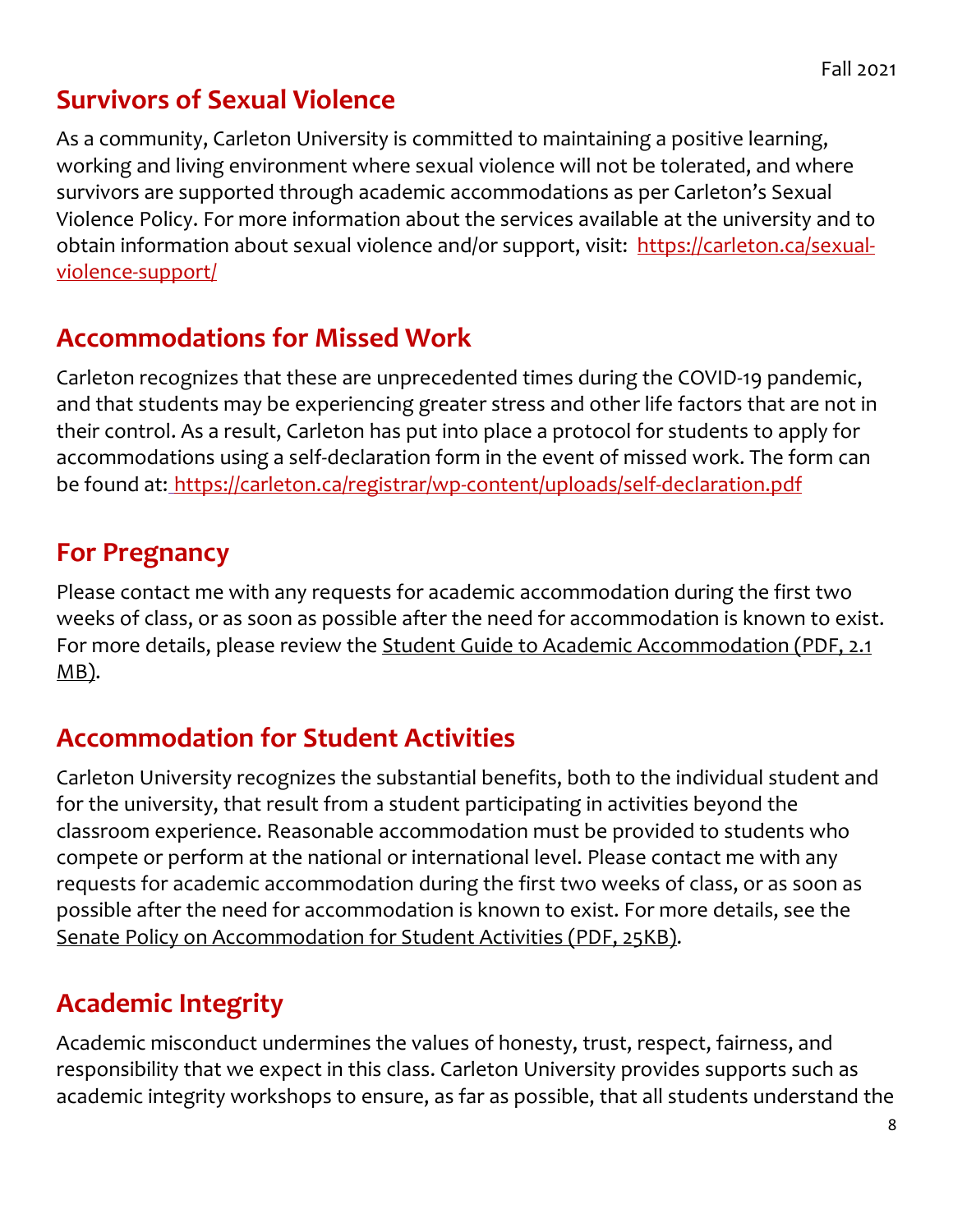norms and standards of academic integrity that we expect you to uphold. Your teaching team has a responsibility to ensure that their application of the Academic Integrity Policy upholds the university's collective commitments to fairness, equity, and integrity. (adapted from Carleton University's Academic Integrity Policy, 2021).

#### **Examples of actions that do not adhere to Carleton's Academic Integrity Policy include:**

- Plagiarism
- Accessing unauthorized sites for assignments or tests
- Unauthorized collaboration on assignment and exams

# **Sanctions for not abiding by Carleton's Academic Integrity Policy**

A student who has not adhered to Carleton's Academic Integrity Policy may be subject to one of several sanctions:

- **1.** If you take full responsibility for your actions, and it is the first time you have violated the policy, you will receive zero on the assessment. If you are found to have violated the policy but do not take responsibility, an additional grade deduction will be applied (e.g. an A- will become a  $B_{+}$ )
- **2.** Subsequent violations of the policy may result in more severe sanctions such as failing the course, suspension from all studies and/or expulsion.

# **Process of an Academic Misconduct Investigation**

**Step 1**: The instructor believes misconduct has occurred and submits documentation to the Dean of the Faculty of Science.

**Step 2**: The Dean reviews documentation and can proceed with or dismiss the allegation.

**Step 3**: If sufficient evidence, the student receives an allegation statement by email. Ombuds services is copied on the email.

**Step 4**: The student provides a written response to the evidence provided.

**Step 5**: Either party may request a meeting between student, dean, and the ombudsperson.

**Step 6**: Dean informs the student of the decision.

**Appeal**: Student has the right to appeal the decision.

Additional details about this process can be found on the Faculty of Science Academic Integrity website. Students are expected to familiarize themselves with and follow the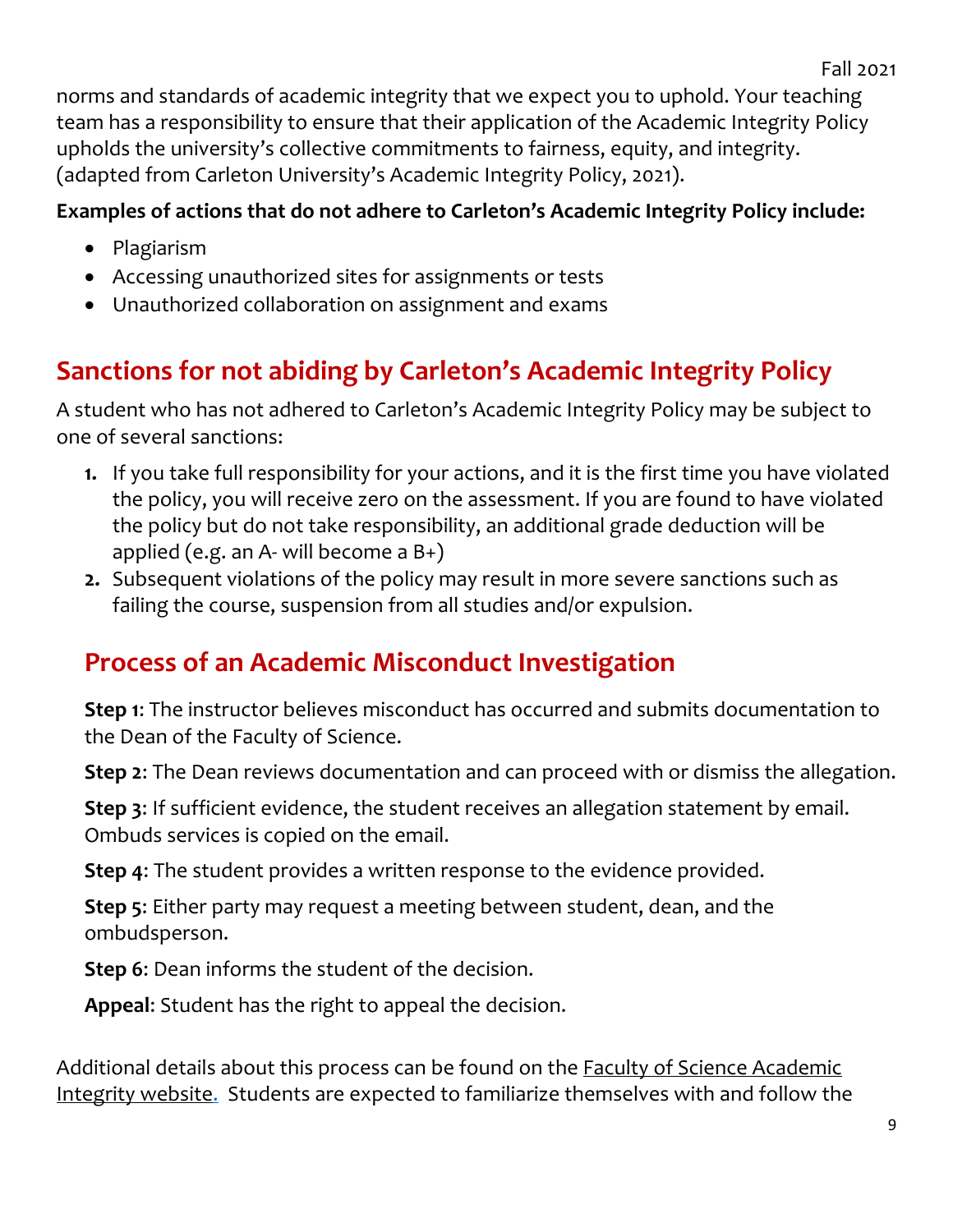Carleton University Student Academic Integrity Policy. The Policy is strictly enforced and is binding on all students.

# **Plagiarism**

Plagiarism is the passing off of someone else's work as your own and is a serious academic offence. For the details of what constitutes plagiarism, refer the Faculty of Science Academic Integrity website. To further understand Academic Integrity, consider attending the Learning and Support Academic Integrity Workshop.

# **What are the Penalties for Plagiarism?**

A student found to have plagiarized an assignment may be subject to one of several penalties including: expulsion; suspension from all studies at Carleton; suspension from fulltime studies; and/or a reprimand; a refusal of permission to continue or to register in a specific degree program; academic probation; award of an FNS, Fail, or an ABS.

# **What are the Procedures?**

- **3.** All allegations of plagiarism are reported to the Dean of Faculty of Science. Documentation is prepared by instructors and/or departmental chairs.
- **4.** The Dean writes to the student and the University Ombudsperson about the alleged plagiarism.
- **5.** The Dean reviews the allegation. If it is not resolved at this level then it is referred to a tribunal appointed by the Senate.

Students are expected to familiarize themselves with and follow the Carleton University Student Academic Integrity Policy. The Policy is strictly enforced and is binding on all students.

## **Assistance for Students**

Academic and Career Development Services: http://carleton.ca/sacds/

Writing Services: http://www.carleton.ca/csas/writing-services/

Peer Assisted Study Sessions (PASS): https://carleton.ca/csas/group-support/pass/

Math Tutorial Centre: https://carleton.ca/math/math-tutorial-centre/

Science Student Success Centre: https://sssc.carleton.ca/